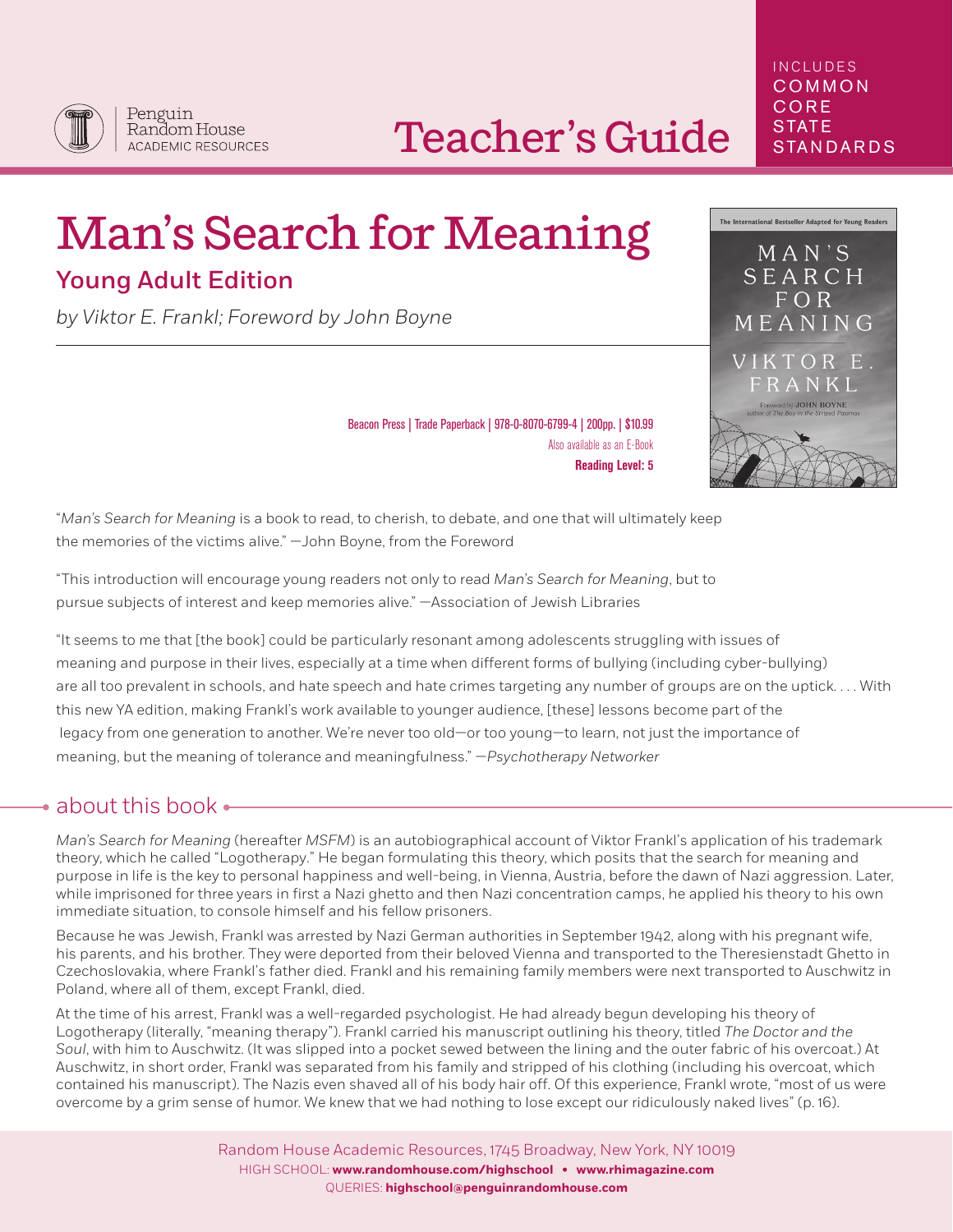In the "Experiences in a Concentration Camp" section of *MSFM*, Frankl writes about consciously commanding his mind to detach from his immediate physical circumstances in order to apply the central tenet of Logotherapy—namely, that life holds meaning regardless of one's circumstances to his own situation. The depiction of this concentration camp experience is followed in *MSFM by* a poignant argument in favor of all aspects of Logotherapy.

In spite of the loss of his family, his professional manuscript, and his dignity, Frankl pressed on to "live" as fully as possible. In essence, *MSFM* provides a living example of Logotherapy in practice, as Frankl writes about how he survived his experience in the Nazi concentration camp, before moving on to an in-depth account of the theory itself. The first section of his book, "Experiences in a Concentration Camp," provides an overview of his time in the camp, while the second section, "Logotherapy in a Nutshell (Abridged)," provides the overview of the theory. These two main sections of the book are followed by an Afterword. The Young Adult Edition also includes a section titled "Selected Writings," a Glossary, and a "Chronology of Viktor Frankl's Life and of the Holocaust."

*MSFM* was first translated into English in 1959. As a result, teachers should be aware that Frankl's work contains words and phrases that may be anachronistic or confusing to modern young readers. For example, Frankl uses the term "moslem" (p. 19). The Young Adult edition of *MSFM* provides a footnote to explain that the term was a "disparagement used by the SS men in the camps." In fact, "moslem" is an abbreviated version of the German word "musselman," a term Nazis used for prisoners who have lost the will to live. (For more on Nazi Holocaust terminology, go to www89.homepage.villanova.edu/elana.starr/pages/holocaust%20Vocab.htm).

#### $\rightarrow$  about the author

Viktor Frankl was born in 1905 in Vienna and died in 1997. His life, therefore, spanned most of the twentieth century. As a young child, Frankl would meditate on the meaning of life— "Particularly about the meaning of the coming day and its meaning for *me*" (p. 126). As a teen he was fascinated by philosophy, psychology, and psychoanalysis—the latter of which was theorized and popularized by Sigmund Freud. As a young adult, he supplemented his high school studies with adult education courses. He also began a correspondence with Freud. At eighteen, he wrote a psychoanalytic essay titled "On the Mimic Movements of the Affirmation and Negation," and sent it to Freud, who eventually submitted Frankl's work for publication in the *International Journal of Psychoanalysis*. While in college, he worked for the psychotherapeutic department of the Psychiatric University Clinic. Frankl earned a Doctorate in Medicine from the University of Vienna in 1925. From 1940 to 1942, he was director of the Neurological Department of the Rothschild Hospital (a hospital for Jewish patients). During this time, Frankl began writing his manuscript *The Doctor and the Soul*, which was the forerunner of *MSFM*. After his release from the Türkheim concentration camp, Frankl returned to Vienna and became director of the Vienna Neurological Policlinic. In 1946, he published *A Psychologist's Experiences in the Concentration Camp*, which was later republished as *Say Yes to Life in Spite of Everything*. The book was finally translated into English in 1959 as *Man's Search for Meaning*. In 1948, Frankl received a Ph.D. in Philosophy, and he was eventually named professor of Neurology and Psychiatry at the University of Vienna Medical School. Throughout his career, Frankl was in high demand on the lecture circuit. He also held guest professorships at several American colleges and universities, including Harvard University and Duquesne University.

Frankl wrote several more books, including *The Will to Meaning*, *The Unheard Cry for Meaning*, *The Unconscious God*, *Psychotherapy and Existentialism*, and *Man's Search for Ultimate Meaning*.

The Viktor Frankl Institute was founded in Vienna in 1992. For more information on the prolific life and works of Frankl, consult the Afterword in *MSFM* by William J. Winslade (p. 125), and the Viktor Frankl Institute (www.viktorfrankl.org/e).

#### **note to teachers**

Frankl's *Man's Search for Meaning* provides a vivid account of an individual's experience as a prisoner in a Nazi concentration camp. The book focuses on love, hope, responsibility, inner freedom, and the beauty to be found in both nature and art as means that help one endure and overcome harrowing experiences. As noted above, Frankl had begun developing meaning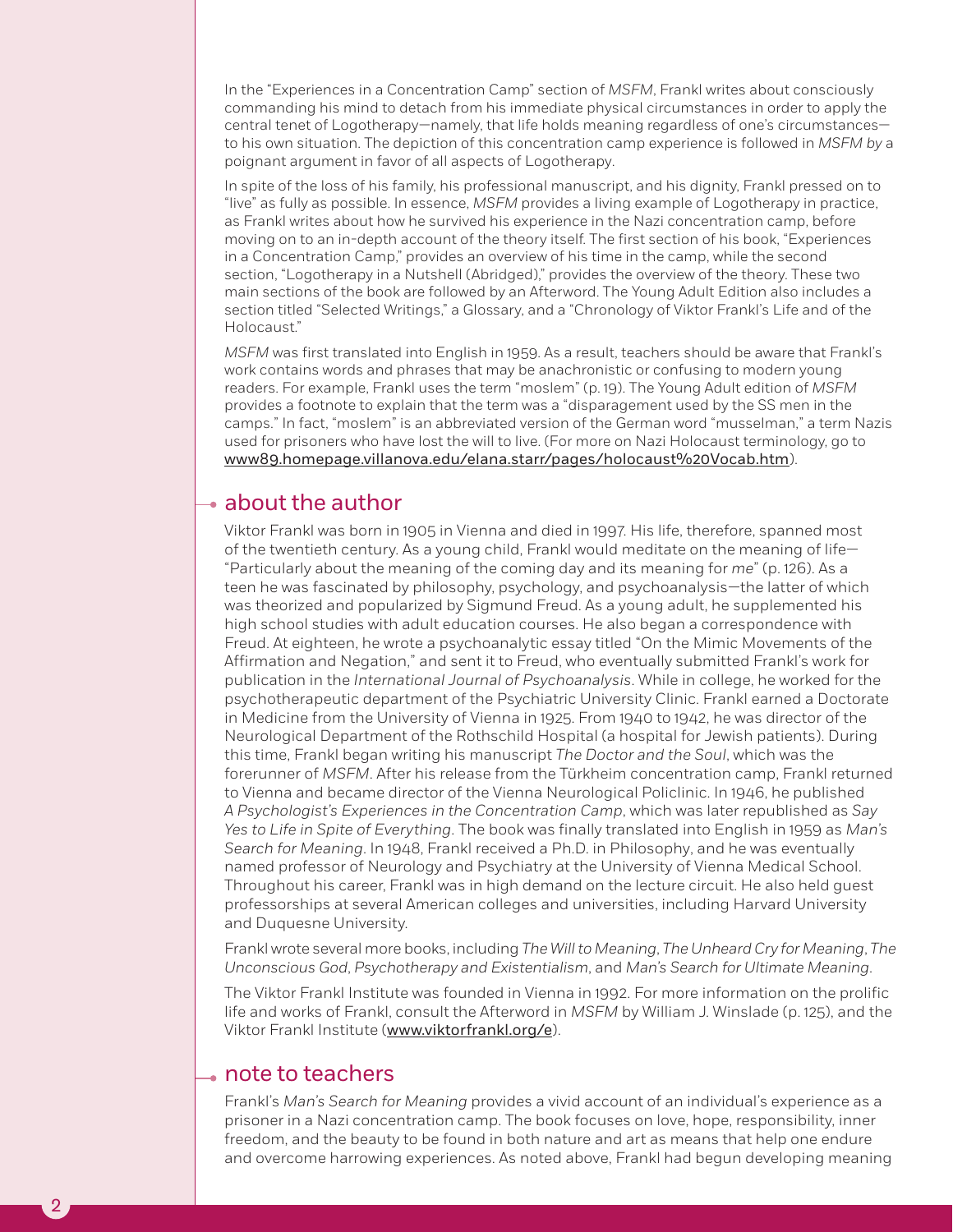therapy (Logotherapy) before he was arrested and imprisoned by the Nazis. Thus, he was able to apply his theory to help himself and other prisoners, as Frankl states, in a psychohygienic manner ("psychohygiene" is a term that Frankl uses to explain the prevention of mental disease through the application of clear thought processes—that is, through the application of Logotherapy).

Viktor Frankl's *MSFM* would fit well in Language Arts, History, Social Sciences, Psychology, Philosophy, and Religion courses. The Young Adult edition contains unique structural formatting and is reworded and abridged in the "Logotherapy" section, which makes it especially appropriate for junior- or senior-level high school courses. In addition, the Young Adult edition includes a section with images of Frankl at various stages in his life, images of prisoners in Nazi concentration camps, and a map. These images deepen comprehension and provide context for young readers. The Young Adult edition also includes a postwar letter that Frankl wrote to a life-long friend and two of Frankl's speeches. The letter and speeches provide the reader with a view of Dr. Frankl's progressive application of his theory of Logotherapy.

The prompts in the following "Examining Content Using Common Core State Standards" section of this guide provide for a critical analysis of *MSFM* using the Common Core State Standards for Informational Text for grades 11 and 12. The prompts are organized according to the standards they primarily support. In addition, at the end of some of the standards sections, a classroom activity is provided that can further enhance analysis of the text (for a complete listing of the Standards, go to: www.corestandards.org/the-standards).

In the Afterword of *MSFM*, Frankl is quoted as saying, "It is we ourselves who must answer the questions that life asks of us, and to these questions we can respond only by being responsible for our existence" (p. 126). The goal of this guide is to illuminate this responsibility for readers, by providing a means for thorough investigation and comprehension of *Man's Search for Meaning*, as well as accompanying self-investigation and introspection.

#### $\rightarrow$  examining content using common core state standards

#### $\rightarrow$  ccss: key ideas and details

CCSS ELA-Literacy.RI.11-12.1 Cite strong and thorough textual evidence to support analysis of what the text says explicitly as well as inferences drawn from the text, including determining where the text leaves matters uncertain.

- 1. The etymology of the term "concentration" translates literally as "the action of bringing to a center." As you read Frankl's account of being a prisoner in German concentration camps during World War II, think about what those in power were trying to bring to the center: were they more interested in physical human beings or abstract human ideas? Support your response using examples from the book.
- 2. Describe the command hierarchy of German concentration camps. Pay special attention to those prisoners who were selected to supervise camp activities. How does Frankl describe these selected individuals? Support your answer with evidence from the book.
- 3. On p. 5, Frankl states that World War II gave us "the war of nerves and it gave us the concentration camp." As you read through this book, note the mental anguish of prisoners in the camps. By what psychological methods did they survive—or not?
- 4. In what ways could a prisoner obtain sufficient sustenance? What is Frankl's observation of this process?
- 5. Why would politics and religion play a vital role in concentration camps (p. 34)? Support your answer using *MSFM* and other reputable sources.
- 6. In *MSFM*, Frankl observes that the "intensification of inner life" helped prisoners cope with their dire situation. He then uses examples drawn from his own interior life that helped him cope with his own prisoner experience: a vivid memory of observing the mountains of Salzburg; a strong connection to a watercolor painting of the Bavarian woods by Albrecht Dürer; and a poignant reflection on his wife as a bird alights on a mound of dirt which the prisoner Frankl has just dug. In what ways did Frankl's inner life help him maintain his will to live in this seemingly meaningless world (pp. 40–42)?
- 7. Think carefully about those prisoners who clung to a desire to live (p. 41), as opposed to those who succumbed to death. By what psychological methods did the survivors manage to survive?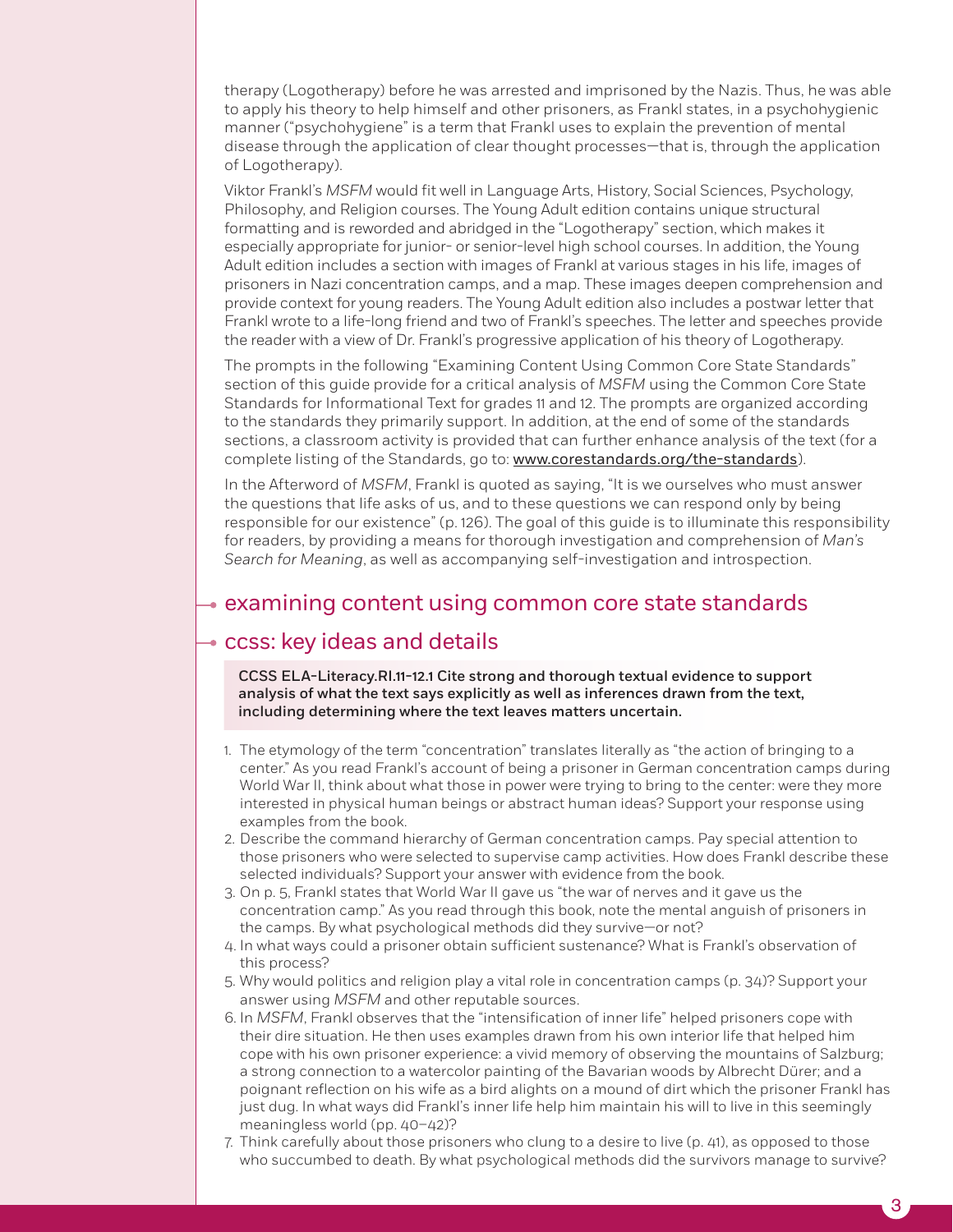Support your answers with examples from *MSFM*, especially from Part II, "Logotherapy in a Nutshell."

- 8. Frankl states that "freedom is in danger of degeneration . . . unless it lives in terms of responsibleness" (p. 122). He then posits that the United States should have a "Statue of Responsibility on the West Coast." After reading *MSFM*, what do you think he means by these statements? Do you agree? Why or why not?
- 9. Analyze "The Psychiatric Credo" in *MSFM* (p. 122) using both what you have learned about Frankl's concentration camp experiences and other reputable sources.

#### $\rightarrow$  classroom activity

1. View Albrecht Dürer's *Pond in the Woods*, the watercolor that Frankl may have been referring to on p. 41, at www.abcgallery.com/D/durer/durer18.html. Frankl was an avid reader, and he had an intense appreciation for the fine arts. These qualities, at times, helped him transcend the atrocities of the concentration camps. Discuss as a class the role of education as a coping mechanism. Choose your own favorite great work of art, music, or literature and write an essay that supports how it could help you endure a dire situation.

CCSS ELA-Literacy.RI.11-12.2 Determine two or more central ideas of a text and analyze their development over the course of the text, including how they interact and build on one another to provide a complex analysis: provide an objective summary of the text.

- 2. Frankl writes, "we know: the best of us did not return" (p. 4). Survival is a key theme in *MSFM*. Examine why Frankl states that the best did not physically survive the concentration camps. By what methods did those who lived manage to survive (examples: humor, detachment, hope, luck, etc.)? Support your answer using examples from *MSFM*.
- 3. Psychohygiene is a central idea in *MSFM*. What does Frankl mean by that term? How does it affect a concentration camp prisoner's experience and outcome? Describe examples in which Frankl helped his fellow prisoners via psychohygienic methods. Then describe examples in which others helped Frankl through similar methods.
- 4. Analyze the role Frankl's family—especially his parents and wife—played in helping him decide that he wanted to live.
- 5. Refer to question 3 above and substitute the central idea of "family" with that of "profession."
- 6. In *MSFM*, Frankl describes prisoners in the second reactional phase, which he calls "apathy," as focused solely on self-preservation and the preservation of fellow prisoners. Why would people subjected to such inhuman conditions pause to consider the well-being of others in the same predicament? Support your answer using examples from *MSFM*.
- 7. In what ways did Frankl and other prisoners of Nazi concentration camps achieve "freedom from suffering" (p. 49)?
- 8. Do you agree with Frankl that we retain the right to choose, even in the face of cruel detainment? Support your answer using *MSFM* and other reputable sources.
- 9. Investigate the roles of optimism, humor, psychological detachment, solitude, and resolve in surviving the concentration camp experience, using examples from *MSFM*.

#### $\rightarrow$  classroom activity

- 1. conduct a "Story Corps"-type interview with students in your classroom or with members of your community based on the central ideas listed above. For help with setting up this activity, visit www.storycorps.org/discover/education.
- 2. Draw a picture of something or someone that you love. Frame it in barbed wire. In the classroom, discuss how the barbed wire affects your feelings about the loved thing or person you have drawn (p. 53).
- 3. Some say that survival is 80 percent mental (maintaining a positive attitude), 10 percent skill (knowledge), and 10 percent equipment (specialized resources). After losing his family and literally being stripped of everything except his glasses and his belt (p. 14), Frankl not only survives the Nazi concentration camps, but thrives in his post-camp life, embarking on a renowned career and living until age ninety-two. Discuss the importance of a positive attitude, and access to knowledge and resources, in Frankl's experiences. Frankl's difficulties in the concentration camp can be compared to attempting to survive in the wilderness. Conduct a problem-solving survival scenario using groups of four or five, using the Montclair State University Survival Lesson Plan (www.montclair.edu/media/montclairedu/csam/njsoc/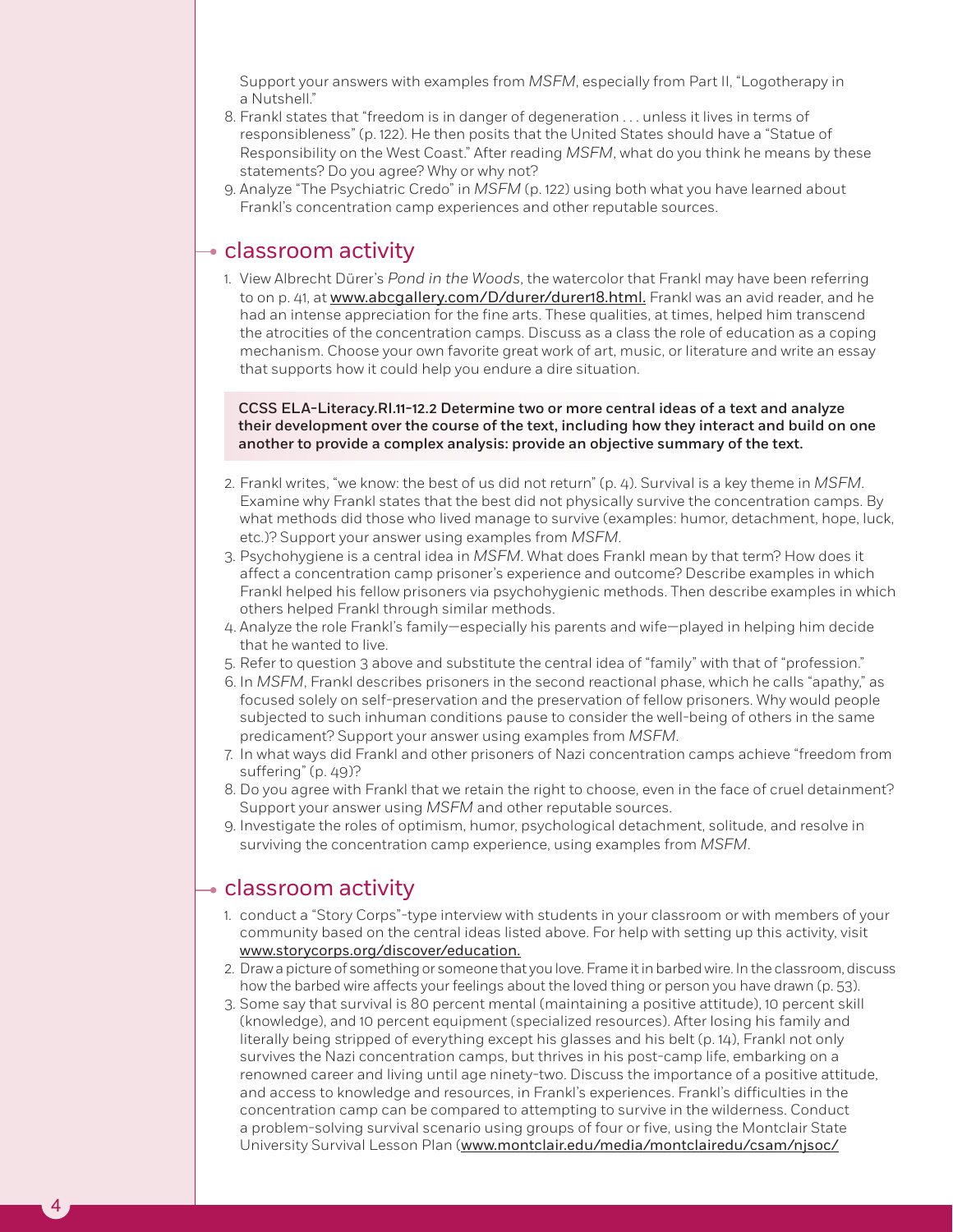sessions/survival.pdf). See also "Three Things Required for Survival in Any Situation" at www. preppingtosurvive.com/2011/10/06/three-things-required-for-survival-in-any-situation.

CCSS ELA-Literacy.RI.11-12.3 Analyze a complex set of ideas or sequence of events and explain how specific individuals, ideas, or events interact and develop over the course of the text.

- 4. In the preface to the 1992 edition, Frankl describes his thought processes during a series of events that led to his decision to remain in Austria. Do you agree with his decision? Further, how did his decision support his theory about success and happiness? Bear in mind his assertion that, "For success, like happiness, cannot be pursued; it must ensue" (p. xvii).
- 5. Frankl describes the sequence of events that led to the loss of the manuscript which he had sewn behind the lining of his coat. In the section "The Meaning of Suffering" in Part II of *MSFM*, Frankl recounts the event again (pp. 113–114). In this recounting, the reader discovers that Frankl found in the pocket of his "new" coat the prayer *Shema Yisrael*. After reading the prayer, he decides to live his thoughts, rather than merely put them on paper. As you read through *MSFM*, determine whether Frankl succeeds in living his thoughts (which is the essence of Logotherapy). You can read the *Shema Yisrael* at www.chabad.org/library/article\_cdo/aid/706162/jewish/ Translation.htm.
- 6. In *MSFM*, Frankl uses his experiences in the Nazi concentration camps to test and support his Logotherapy theory. In Part II, Frankl contends that Logotherapy can be used to relieve psychoses such as phobias and obsessive-compulsive behavior more effectively than traditional psychoanalysis can. Support or refute his stance using *MSFM* and other reputable sources.
- 7. Examine the critically ill woman's conversations with the chestnut tree (p. 72). Does nature speak to you? Support your answer using events from *MSFM* and from your own experiences. Create a position paper that includes other reputable sources.

#### $\rightarrow$  classroom activity

- 1. Frankl quotes or references several accomplished philosophers, writers, and painters in *MSFM*, including Sigmund Freud, Alfred Adler, Baruch Spinoza, Gotthold Lessing, Fyodor Dostoyevsky, Albrecht Dürer, Leo Tolstoy, Thomas Mann, Friedrich Nietzsche, Rainer Maria Rilke, and Albert Camus. Assign each student one of the masters referenced by Frankl in *MSFM*. Have each student research that thinker's or artist's concept of the meaning of life. Either have your students write a research paper on their chosen figure, or have them debate the issue of life's meaning from their assigned individual's perspective. Conduct mock interviews with each author; students will be the actors.
- 2. Research the work of Dr. Jerry Long, a staunch supporter of Frankl and his theory. Begin your research by viewing Lecture 1 of a series by Dr. Long (www.youtube.com/ watch?v=OawOHscjzfQ). In a position paper, analyze his support of Frankl's Logotherapy.
- 3. Create a flow chart of Frankl's concentration camp experiences. Research statistics on the Theresienstadt Ghetto and the concentration camps where he was held, as well as the concentration camp he most feared entering, Mauthausen (p. 34). For more information, see the Holocaust Encyclopedia at www.ushmm.org/learn/holocaust-encyclopedia.
- 4. As a class, discuss Maslow's hierarchy of needs. Apply those needs to *MSFM* as you read the book. See www.learning-theories.com/maslows-hierarchy-of-needs.html for more information on Maslow's theory.
- 5. Write a position paper that analyzes Frankl's theories in comparison to those of his early mentors, Sigmund Freud and Alfred Adler.

#### ccss: craft and structure

CCSS.ELA-Literacy.RI.11-12.4 Determine the meaning of words and phrases as they are used in a text including figurative, connotative, and technical meanings: analyze how an author uses and refines the meaning of a key term or terms over the course of a text (e.g., how Madison defines faction in Federalist No. 10).

1. Frankl expands upon Fyodor Dostoyevsky's observation that man is a being that can get used to anything, adding, "but do not ask us how" (p. 17). Cite examples from the book of both physical and mental acuity that could possibly answer the "how."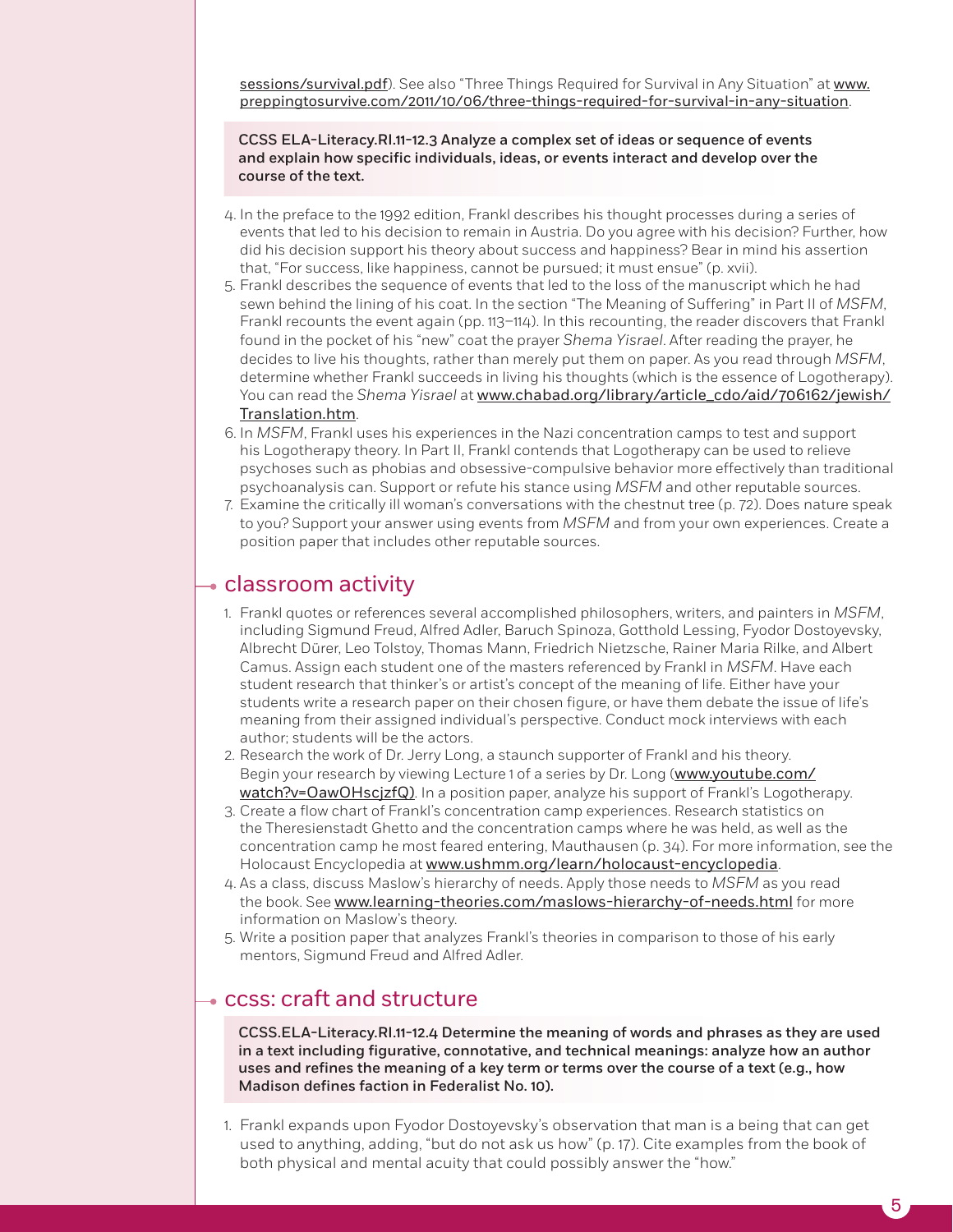- 2. In Part II of *MSFM*, Frankl introduces his Logotherapy theory by describing the difference between it and psychoanalysis. Defend or refute his theory using examples of his life in a concentration camp, as well as the examples he gives from his life both before and after the camp.
- 3. In the section "The Importance of Tension" (p. 104), Frankl argues that the presence of tension is a prerequisite for mental health. How does he support this view in *MSFM*? Do you agree? Support your answers using the book and other reputable survival accounts.
- 4. How does Frankl define existentialism? Based on that definition, what does Frankl mean by the "Existential Vacuum"? Do you agree? Support your answer using examples from *MSFM* and/or other reputable sources.
- 5. React to Frankl's statement, "to life he can only respond by being responsible" (p. 108). Support your reaction with examples from *MSFM* as well as your own personal experiences.
- 6. Describe Frankl's intentions regarding "The Essence of Existence" and "The Meaning of Love" (pp. 108–11).
- 7. In Part II, in the section "The Meaning of Suffering," Frankl discusses the importance of attitude by citing a patient example. Reflect on Frankl's remarks using other examples from *MSFM* and your own experiences.
- 8. Define "Logodrama." In the "Logodrama" section of *MSFM*, how does Frankl help the mother give meaning to her life? For comparison (or contrast), read Dylan Thomas's poem, "Do Not Go Gentle into That Good Night" at www.poets.org/poem/do-notgo-gentle-good-night. Listen to Dylan Thomas recite the poem at www.youtube.com/watch?v=1mRec3VbH3w. Support your opinion of Frankl's assistance to this mother, using *MSFM*, Dylan Thomas's poem, and other reputable sources.
- 9. In "The Super-Meaning" (p. 116), Frankl states that his existential view differs from that of other existential philosophers. Formulate an argument regarding unconditional meaningfulness using *MSFM* and other reputable sources.
- 10. In "Life's Transitoriness" (p. 118), Frankl argues that the only transitory aspects of life are "potentialities." Support or refute his observation using *MSFM* and other reputable sources.
- 11. In Frankl's section on "Freedom and Responsibility," he argues that traditional psychoanalysis "disregards [Man's] capacity to take a stand toward any conditions whatsoever," and "Man does not simply exist but always decides what his existence will be, what he will become in the next moment" (p. 120). Frankl then recounts his understanding of the actions of Dr. Erwin Jekelius, "the mass murderer of Steinhof," who was a doctor in a Viennese mental hospital. According to Frankl, "Dr. J" eventually redeems himself. Research this account using reputable sources and support an argument for or against Frankl's assertion. Is man capable of deciding "what his existence will be" from moment to moment? Support your answers using reputable sources.

#### $\bullet$  classroom activity

6

- 1. Draw or find images that suggest or represent peace or inner tranquility. Create a collage of these images and draw a barbed-wire frame around them—or, if you prefer, another kind of framing imagery that has negative connotations. How does this activity help you understand why Frankl included the Bavarian Hills imagery in *MSFM* (p. 53)?
- 2. Research other examples of forced containment besides the Holocaust. Develop a research paper comparing Frankl's experience with other forced-containment events. Present your findings to the class.

CCSS.ELA-Literacy.RI.11-12.5 Analyze and evaluate the effectiveness of the structure an author uses in his or her exposition or argument, including whether the structure makes points clear, convincing, and engaging.

- 3. In *MSFM*, Frankl describes his experiences in a concentration camp before he makes an argument in favor of his trademark theory of Logotherapy (p. 101). Defend or refute this structure using textual examples from both the "Experiences in a Concentration Camp" and the "Logotherapy" sections of *MSFM*.
- 4. The YA edition of *MSFM* includes a number of images of Frankl at various stages of his professional and personal lives. How does the inclusion of these photos enhance the reader's comprehension and deepen appreciation of the text?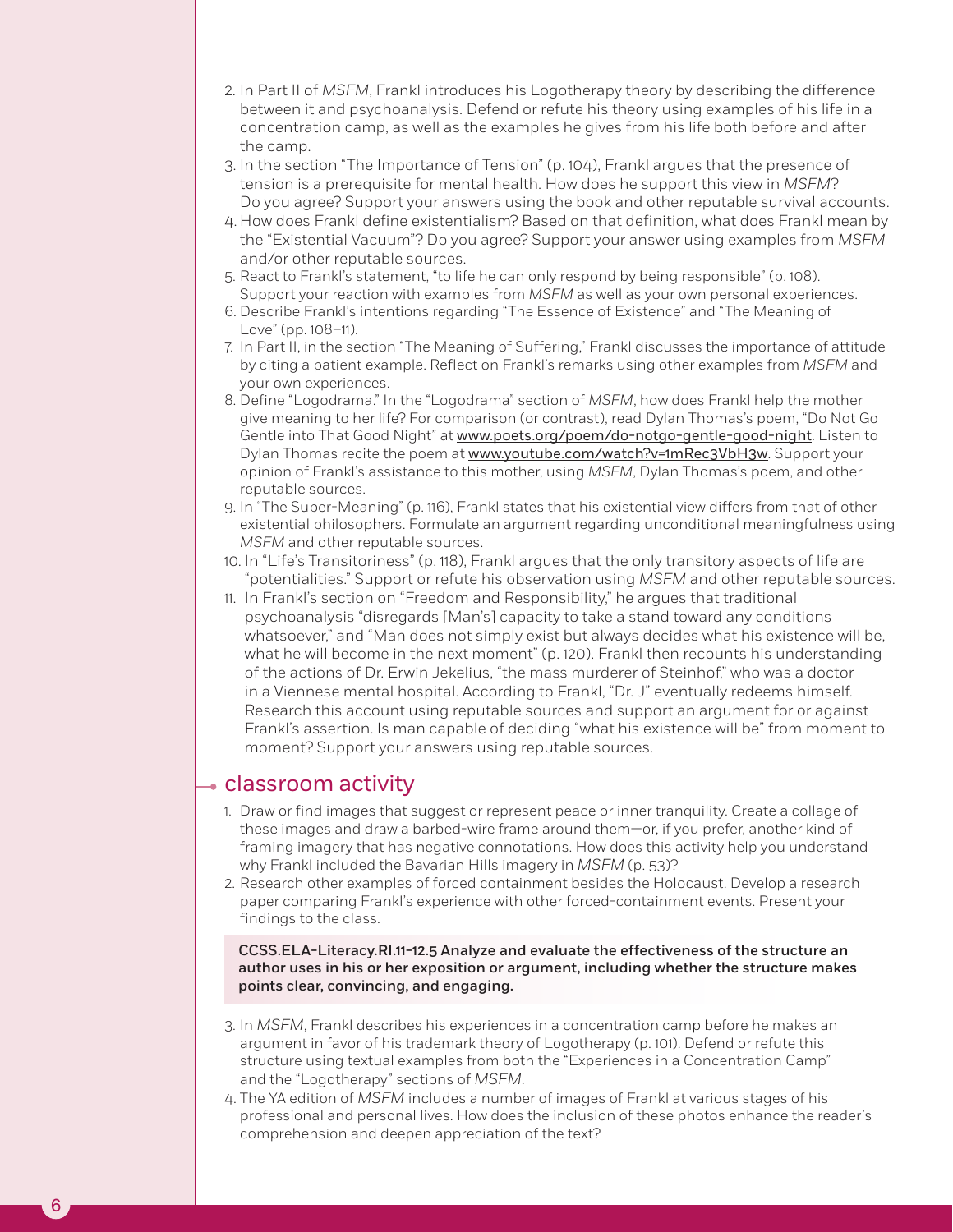5. In the YA edition, the publisher printed barbed-wire images and bird images on the cover and between Parts I and II. Why? Does it enhance your reading and comprehension of the autobiography? Explain using examples from the book.

#### $\rightarrow$  classroom activity

- 1. Have students analyze the events that led up to the Holocaust using Raul Hilberg's "Six Stages that Led to the Holocaust" (from his book *The Destruction of European Jews*) and the prompts provided online at tiny.cc/facinghistorytalking. Students can also go to the TED Ed site for the video "I'm Still Here," which is referenced on the above-mentioned Facing History website (ed. ted.com/on/brDgpNBa).
- 2. Project a map of Nazi Germany concentration and death camps on your classroom wall. Mark Frankl's timeline in these camps. The United States Holocaust Memorial Museum has a map available at www.ushmm.org/outreach/en/media\_nm.php?MediaId=354.

CCSS.ELA-Literacy.RI.11-12.6 Determine an author's point of view or purpose in a text in which the rhetoric is particularly effective, analyzing how style and content contribute to the power, persuasiveness or beauty of the text.

- 3. As a psychoanalyst and psychohygienist, Frankl determines early on during his forced incarceration to analyze his experience, as well as the experiences of his fellow prisoners, from a professionally objective point of view. How did this approach to his situation strengthen (or weaken, or refute) his Logotherapy theory? Support your answer with details from the book and other authoritative sources.
- 4. As you read through *MSFM*, keep in mind Frankl's three phases of psychological reaction to internment in a concentration camp: 1) Admission/Shock; 2) Entrenchment in Camp Routine/ Apathy; and 3) Liberation/Disillusionment. How could Logotherapy be applied to each of these phases?
- 5. How does Frankl use the "Death in Tehran" story and his ill countryman's knowledge of Frankl's imminent escape plans to cultivate inner peace (pp. 58–61)? How does this compare with Frankl's decision to let his American visa expire?
- 6. In *MSFM*, Frankl argues that when all else is taken away from a human being, there still remains "the last of the human freedoms—to choose one's attitude" (p. 69). Support or refute Frankl's assertion using examples from *MSFM* and other reputable sources.
- 7. Compare Frankl's account of a woman in the typhus ward who talked to a tree with his description of the senior block warden who confided in Frankl about his liberation dream (p. 72, 78).
- 8. Frankl argues that humankind must change its approach to achieving meaning in life: meaning springs from what life expects of human beings, not what human beings expect from life. Analyze this statement using examples from *MSFM* and other reputable sources.
- 9. Analyze the collective psychotherapy session Frankl leads for his fellow prisoners (pp. 85–88).

#### $\overline{\phantom{a}}$  classroom activity

1. According to Frankl, the "three phases of mental reaction" to life as a prisoner in a concentration camp are Admission/Shock, Entrenchment in Camp Routine/Apathy, and the Period Following Liberation/Disillusionment. Create a classroom chart that allows readers to chart the demonstrations/examples of the three reactionary phases.

#### $\rightarrow$  ccss: integration of knowledge and ideas

CCSS.ELA-Literacy.RI.11-12.7 Integrate and evaluate multiple sources of information presented in different media or formats (e.g., visually, quantitatively) as well as in words in order to address a question or solve a problem.

1. Frankl notes the reaction of train passengers as they approached Auschwitz: "There is a sign, Auschwitz!—the very name stood for all that was horrible" (p. 7). Determine how much prior knowledge the inhabitants of Northern Europe had of Hitler's concentration camps. Consider using the Boycott of 1933 (www.ushmm.org/wlc/en/article.php?ModuleId=10005678) as a starting point for this research.